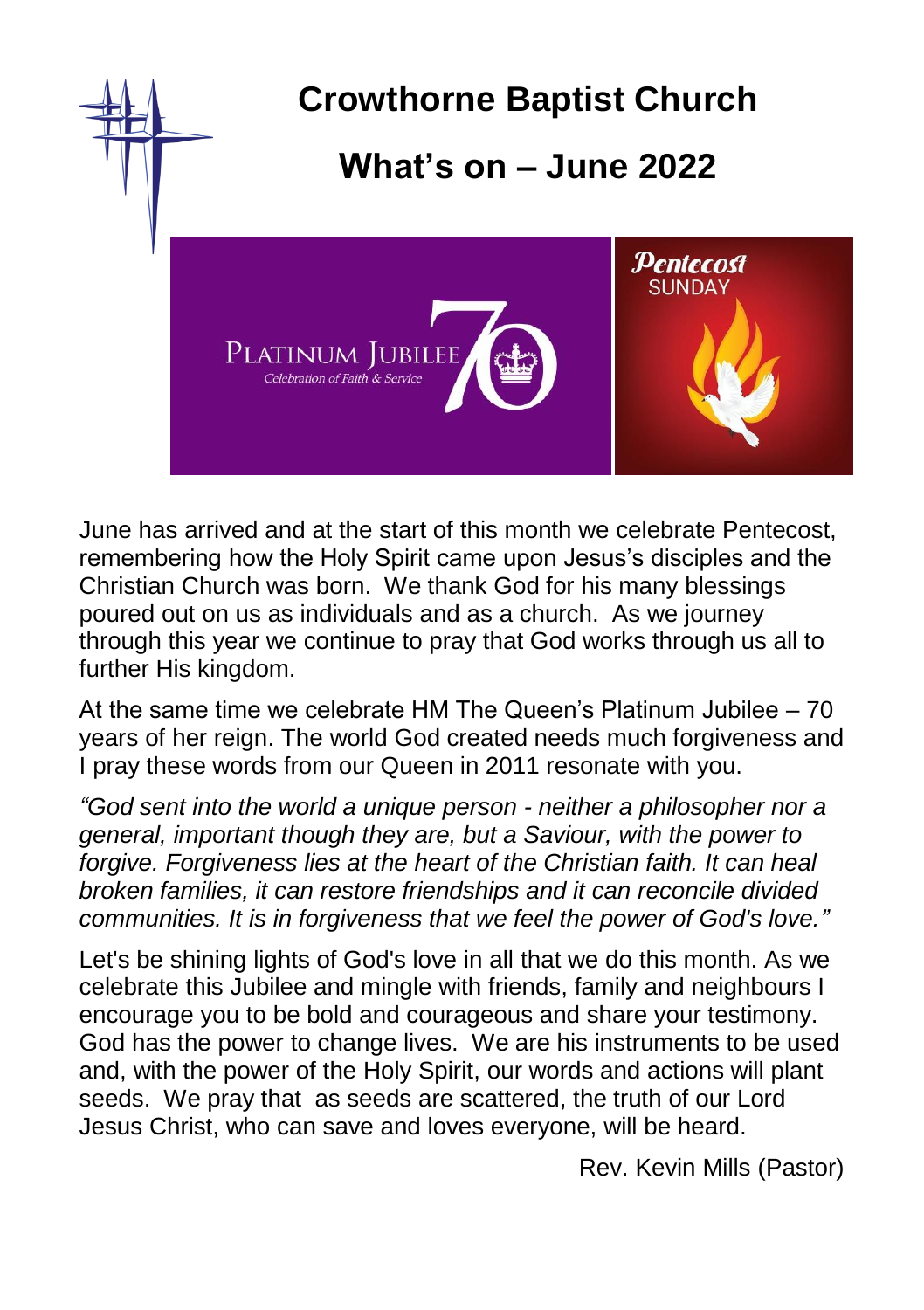# **This month at CBC**

This month we continue working through Mark's Gospel in our Sunday services. Printed copies of the gospel with space for making notes are available to help us to get the most out of the sermons each week.

| Weds 1/6          | 12:30 | CTC Prayer walk round the Village (approx.<br>2 miles) starting and ending at CBC.                                                                                         |
|-------------------|-------|----------------------------------------------------------------------------------------------------------------------------------------------------------------------------|
| <b>Sun 5/6</b>    | 10:30 | Pentecost Sunday Worship - "Jesus can<br>handle any interruption" (Mark 5 : 21-43)                                                                                         |
| <b>Mon 6/6</b>    | 19:30 | Leaders' meeting in the Heart                                                                                                                                              |
| Thurs 9/6         | 14:00 | Thursday Fellowship in the Heart<br><b>Speaker Richard Page</b>                                                                                                            |
| <b>Sun 12/6</b>   | 10:30 | Sunday Worship - (Mark 6: 1-13)<br>Preacher Mike Stephenson                                                                                                                |
| <b>Mon 13/6</b>   | 19:30 | Church Family Prayer meeting in the Heart                                                                                                                                  |
| <b>Weds 15/6</b>  | 10:30 | Service at St. Brendan's Care Home                                                                                                                                         |
| <b>Weds 15/6</b>  | 19:30 | Outreach meeting                                                                                                                                                           |
| <b>Thurs 16/6</b> | 13:30 | Craft Group meets in the Heart                                                                                                                                             |
| <b>Sun 19/6</b>   | 10:30 | Sunday Worship with Communion - "Off with<br>your head. How far are you willing to go?"<br>(Mark 6: 14-29) Communion offering for<br>Samaritan's Purse. Also Fathers' Day. |
| <b>Thurs 23/6</b> | 14:00 | Thursday Fellowship in the Heart<br><b>Speaker Sally Clarke</b>                                                                                                            |
| <b>Sun 26/6</b>   | 10:30 | Sunday Worship - "Compassion never<br>clocks out" (Mark 6 : 30-44)<br><b>Preacher Philip Hood</b>                                                                          |
| <b>Sun 26/6</b>   | ??    | BBC Songs of Praise recorded at the Baptist<br>Assembly in Bournemouth (May 2022)                                                                                          |

**Would you like to book a room at CBC?**

Ask Wendy or email bookings.crowthornebaptist@gmail.com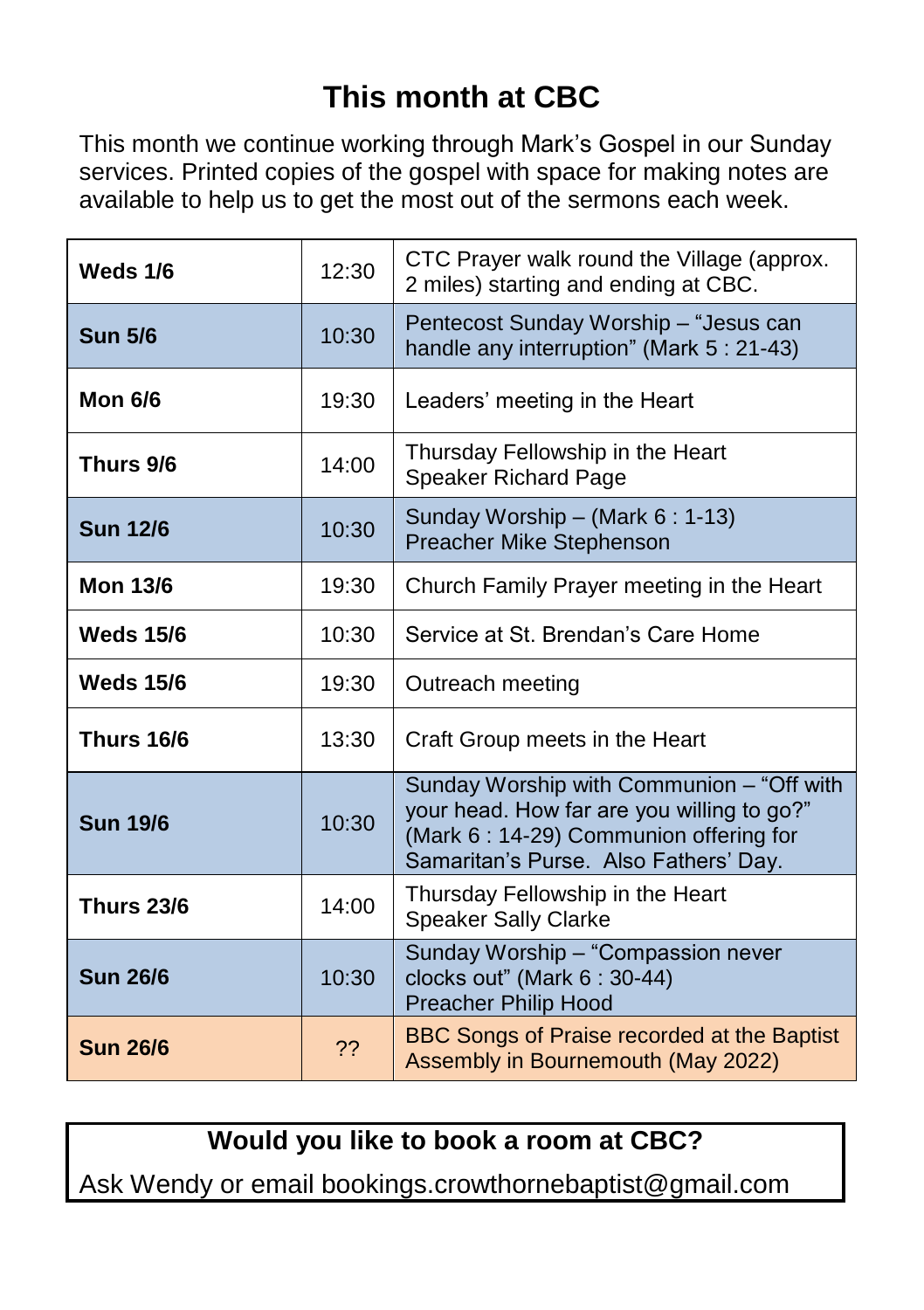### **Summer Activities on the Morgan Rec**

The Summer Activities are happening again this year on four Fridays:  $29<sup>th</sup>$  July,  $5<sup>th</sup>$  August, 12<sup>th</sup> August and 19<sup>th</sup> August

Louise Truscott is looking for people to cover things like refreshments, registration and generally helping. Please contact Louise if you can help: **louisetruscott12@gmail.com**

## **Cakes for Edgbarrow School**

Good News! After our enforced break for Covid, we have been invited to restart our visits to Edgbarrow School, where in the past we provided coffee/tea and cakes for the staff during their morning break on Fridays. It is hoped we can run this from September, but we need help, as many of the previous volunteers are not now available.

**Helpers**: Can you spare about 1¼ hours from 10.30 to 11.45 on a Friday morning, probably once a month on a rota basis, to help with serving?

**Cake Makers**: Can you bake cakes or cookies? This will also be operated on a rota basis. If you prefer to bake batches and have some cakes frozen, we will make sure we find a freezer somewhere.

If you can help in any way, please speak to Marion I'Anson or email her on **marionianson@yahoo.com**

### **Open the Book**

This scheme from the Bible Society offers primary school children an opportunity to hear key Bible stories told by a team of Christians from local churches. CBC has such a team! In May our *Open The Book* team was able to go into Wildmoor Heath School to do the first Assembly since Covid started.

They acted out the story of Noah with help from some of the children. The message of the story was that we can make a new start whenever we need to. The team is grateful for the creative skills of Mike, who had made a large wooden ark, and Sally, who had painted amazing animals.

Maggie asks us to pray that God's word will drop into the children's hearts and minds as the team is obedient to him in the work he has called them to do.



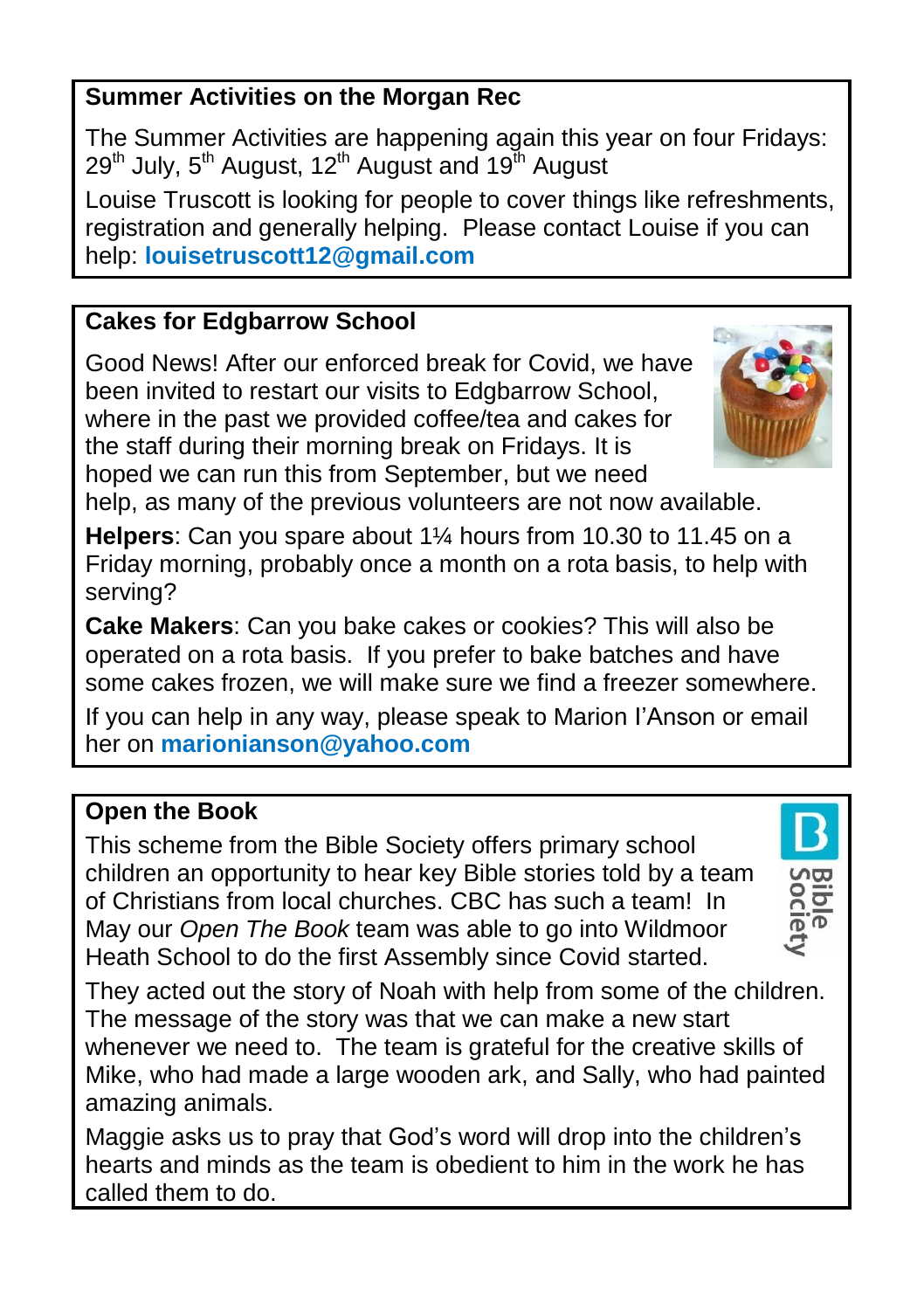# **Coming up in July**

# YELDALL MANOR OPEN DAY - Saturday 2<sup>nd</sup> July

Back in person! Starts 12:30pm with lunch. Stalls and games. Worship on the lawn around 3pm, followed by strawberry tea.

# **CROWTHORNE CARNIVAL (2nd – 10th July)**

CBC is getting involved with some of the activities for the Carnival. The theme this year is "The Platinum Years".

- **Flower Festival** at St. John's parish church. Sally will be making the CBC contribution.
- **Festival of the Teapot** afternoon cream teas here at CBC on Thursday  $7<sup>th</sup>$  July from 3 to 4:30pm. Tickets £2.50. Speak to Wendy Mills or email bookings.crowthornebaptist@gmail.com

## **PICNIC & STROLL Sunday 3rd July**

Join CBC's Ecoteam to explore the local heathland. Meet after the service at 12.30pm at Wildmoor Heath car park on Sandhurst Road. (what3words \\\tips.rigid.slot)

### **What is it?**

A picnic followed by a gentle stroll around Wildmoor and Wellington Heath, learning about the conservation management of the area and enjoying God's creation. The walk will be around 3 miles on uneven terrain, so wear sensible shoes and bring clothes appropriate for the weather.



### **Who is it for?**

Bring your family and friends. The event will be led by our own local expert, Abigail Patterson.

## **CHURCH FORUM MEETING Sunday 10th July**

The Forum meeting scheduled for  $26<sup>th</sup>$  June has been postponed to  $10<sup>th</sup>$  July. It will follow the morning service.

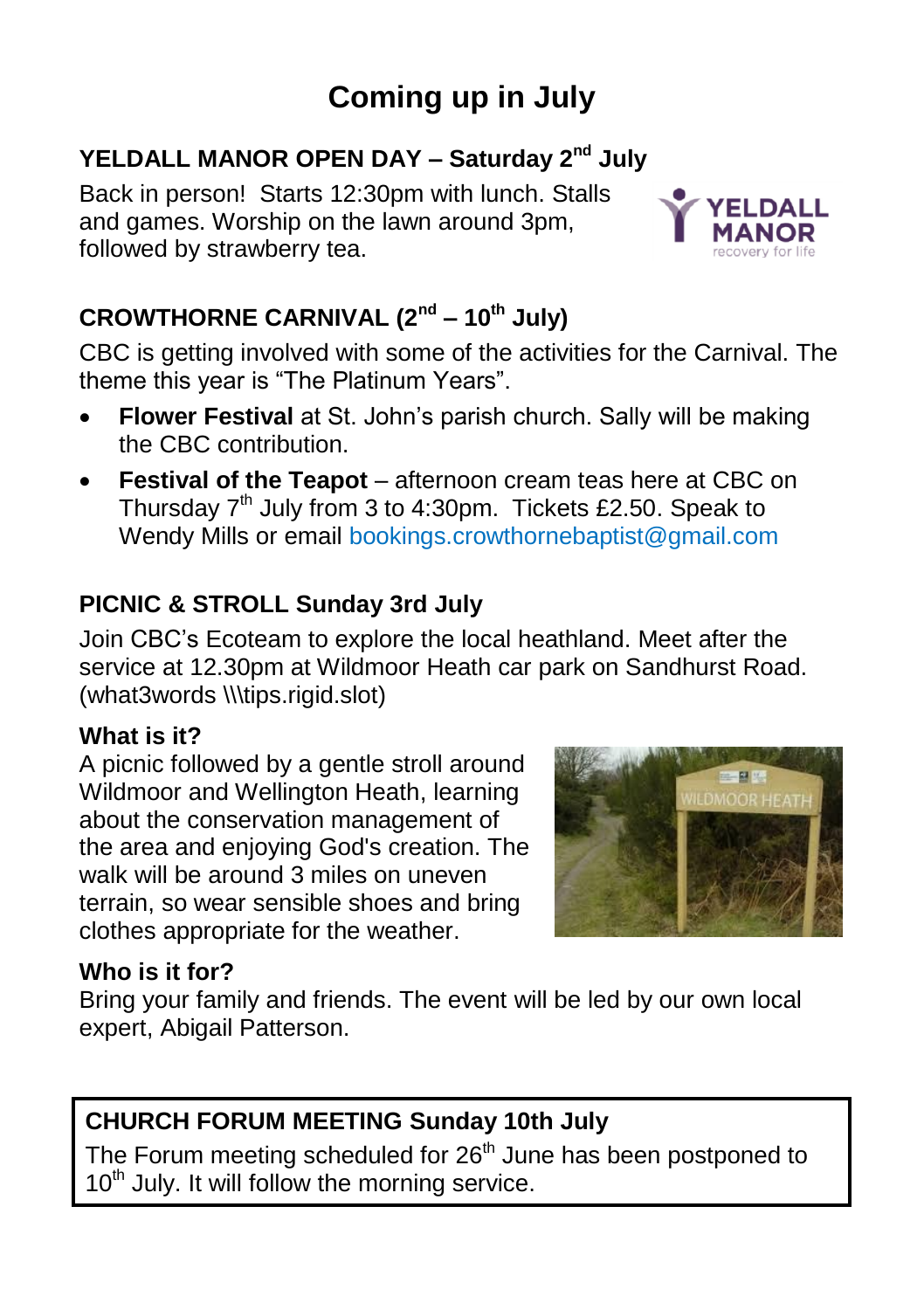# **BIBLE COURSE starting in July**

Starting on Wednesday  $6<sup>th</sup>$  July, an 8 week course exploring the Bible using material from the Bible Society. 7:30 to 9pm each week. See Kevin if you are interested in joining.

# **SHINE OUT! Sunday 10th July 3-4.30pm**

During July and August Shine will be going outside to enjoy fun and games on the Morgan Rec.

**MUSIC EVENING – Saturday July 16th at 7pm** Simeon Wood, music man and multi-instrumentalist, will be here to entertain us with a show filled with music and laughter. Come along and bring your friends. See Wendy or Sarah for more information

# **Christmas Shoeboxes**

and tickets.

During June we collect toys for boys. Maggie suggests small balls, football whistles, cars and plastic animals, etc. etc. There are lots of things that would fall into this category, but definitely no guns or water pistols, please. Other items are welcome at any time. Check the website for what can be included. **www.samaritans-purse.org.uk**

# **Stride45 for Yeldall Manor**

Yeldall Manor is an amazing Christian drug and alcohol rehabilitation Centre near Twyford. On June 11th Ian and Sue Burrow are a doing a 4.5 mile sponsored walk to raise funds for them. If you would like to sponsor them, Sue will have a sponsor form at Church on Sundays.









**AANOR**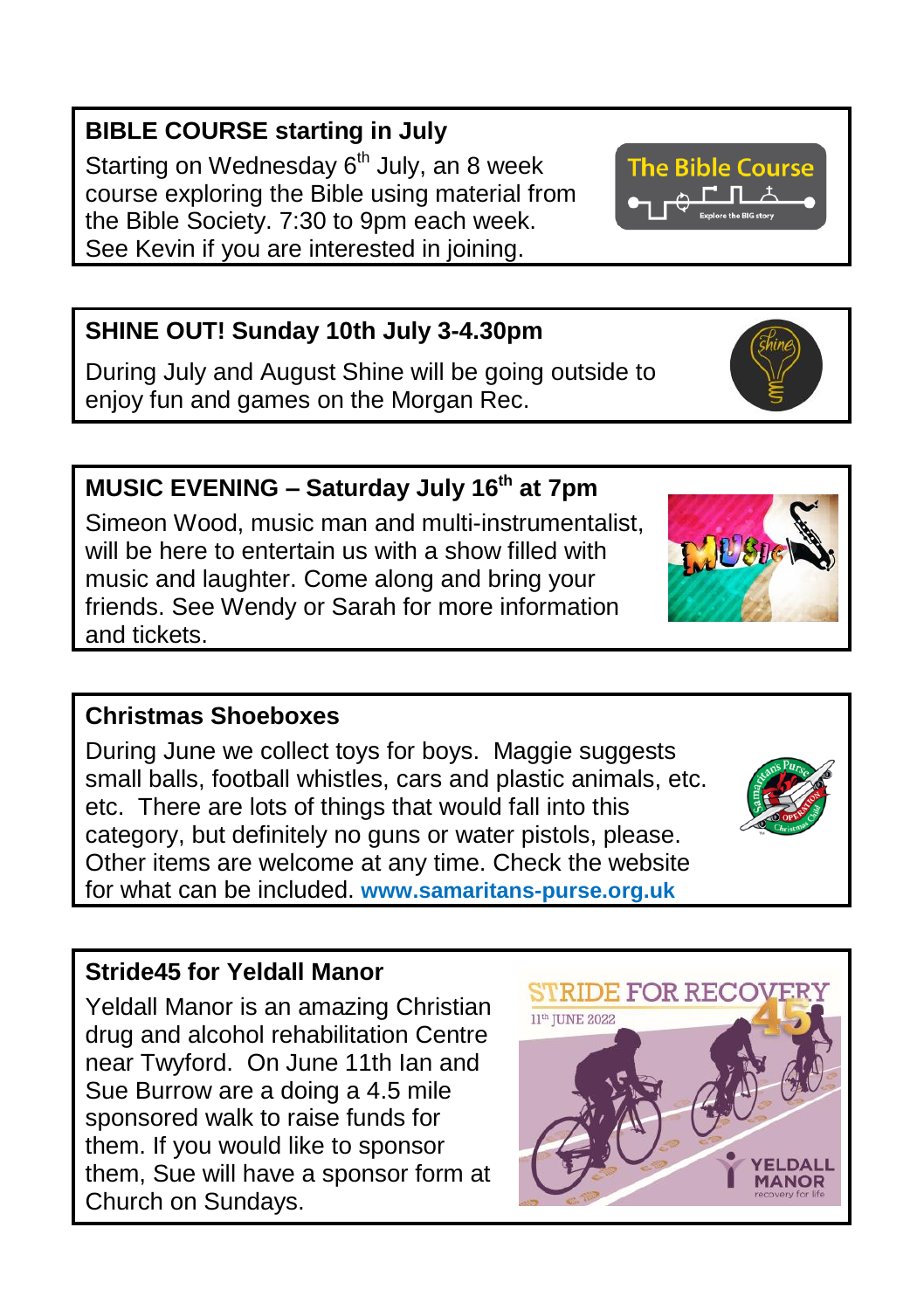### **Financial Giving**

Most church members and regular attenders support the work of CBC through the banks via standing orders, etc. Many also add Gift Aid. We currently have a basket for anyone who wishes to make cash donations on Sundays. If you are interested in giving regularly and/or Gift Aid, please speak to Justine.





Donations to the Foodbank are always welcome. We have a box in the Hub foyer where you can leave items. Below are the things which are needed particularly at the moment:

- Cartons of juice
- Long life milk
- Cup-a-soup
- Jam
- Bin bags
- Bleach
- Anti-bacterial spray
- Washing up liquid
- J-cloths
- Washing tablets
- Soap bars
- Hair conditioner
- Ladies' deodorants
- Men's deodorants
- Men's shower gel
- Toothbrushes for adults
- Toothpaste for adults
- Toothpaste for children

The list is subject to change from week to week, so check the website for up to date information (**www.crowthorne.foodbank.org.uk**)

The Foodbank is located at the Vineyard Centre in Wellington Business Park and is open Mondays and Thursdays from 12 to 2pm.

If you know of anyone who needs to be referred to the Foodbank for help, vouchers are available. Please speak to Pastor Kevin Mills or Sue Burrow.

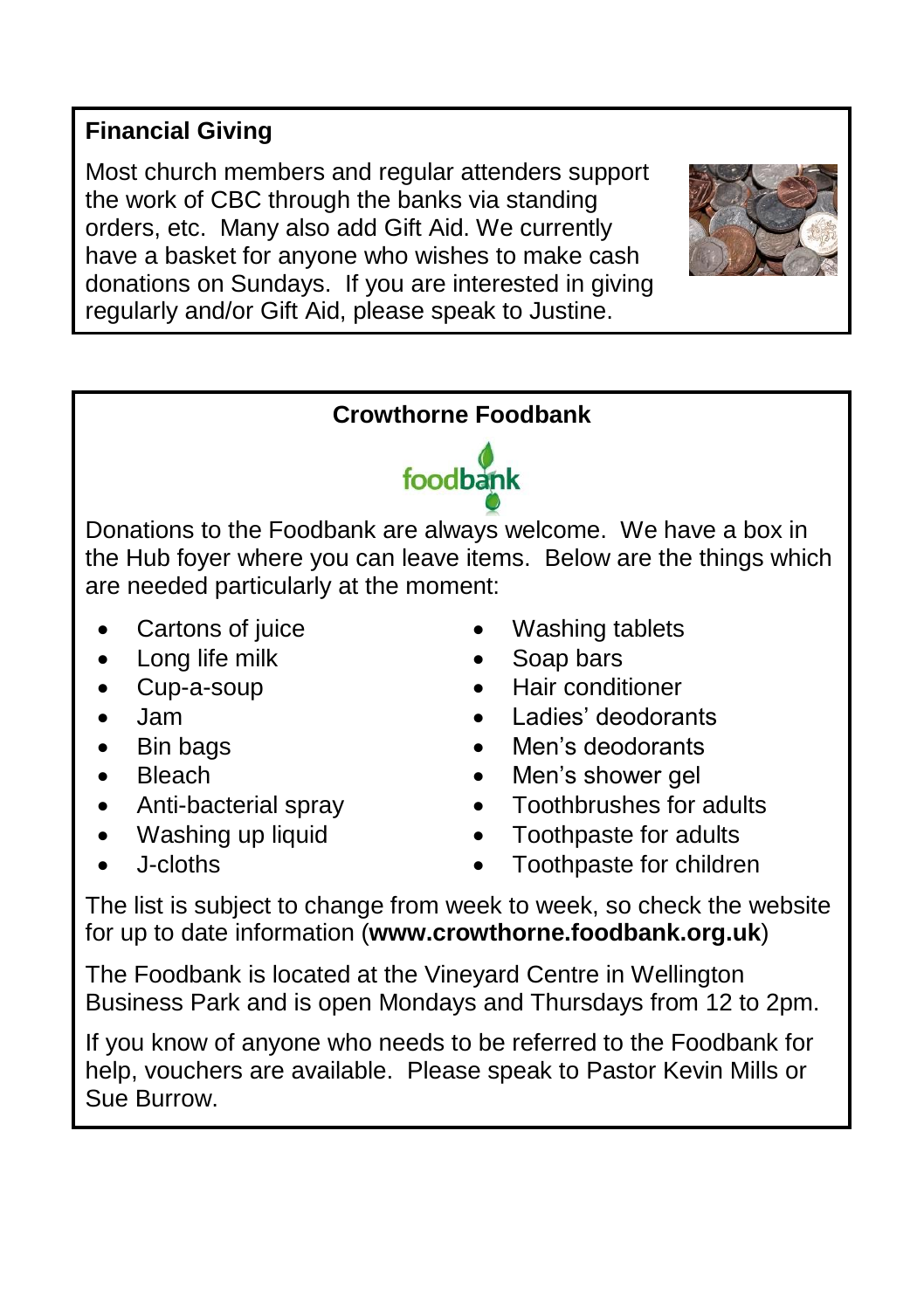# **The Leadership Team**

Following the church AGM at the beginning of April, Mike was reelected to serve as an Elder, Justine was elected as our Treasurer in place of Ian, Ian was elected as a Deacon and Matt was elected as a new Deacon. This is now our current Leadership Team.

| Pastor        | Rev. Kevin Mills     |
|---------------|----------------------|
| <b>Flders</b> | Mike Stephenson      |
|               | Flaine Hood          |
| Administrator | Philip Hood          |
| Treasurer     | <b>Justine Wells</b> |
| Deacons       | Alan Gravett         |
|               | Emma Frost           |
|               | lan Burrow           |
|               | Matt Patterson       |
|               |                      |

The team meets for a business meeting every month, usually on the 2<sup>nd</sup> Monday in the month<sup>\*</sup>. The leaders meet for prayer on the 3<sup>rd</sup> and 4<sup>th</sup> Mondays. The 1<sup>st</sup> Monday each month is open for all our church family to join together for prayer. Please pray for the leadership team, as they seek to discern God's will and direction for our church and as they continue to look at the right kind of structure for the team going forwards.

**\*** Please note that this month the Leaders' business meeting and the church family prayer meeting have been swapped around.

# **Pastor's Diary**

Kevin is out and about quite a bit during June.

- Sunday 12<sup>th</sup> June preaching at Caversham Baptist Church
- $\bullet$  w/c Monday 13<sup>th</sup> June part of the week at a conference in Birmingham.
- $25<sup>th</sup>$  June to  $3<sup>rd</sup>$  July inclusive on holiday